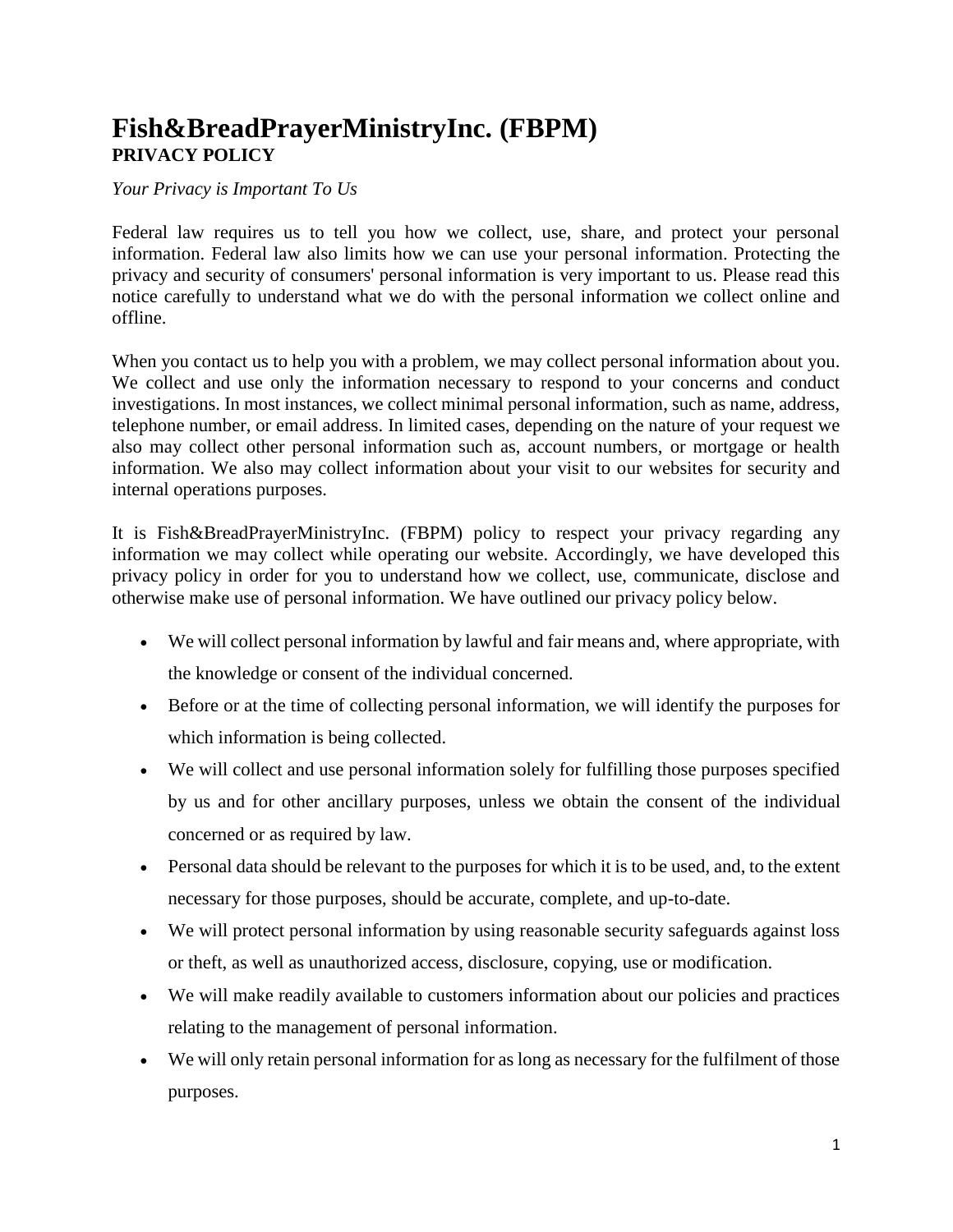We are committed to conducting our business in accordance with these principles in order to ensure that the confidentiality of personal information is protected and maintained. Fish&BreadPrayerMinistryInc. (FBPM) may change this privacy policy from time to time at Fish&BreadPrayerMinistryInc. (FBPM) sole discretion.

## **CHILDREN'S PRIVACY**

FBPM does not knowingly collect or solicit any information from anyone under the age of 13 or knowingly allow such persons to register as Users. The Service and its content are not directed at children under the age of 13. In the event that we learn that we have collected personal information from a child under age 13 without verification of parental consent, we will delete that information as quickly as possible. If you believe that we might have any information from or about a child under 13, please contact us at [fishandbreadprayerm](mailto:fishandbreadprayer)inistry@gmail.com

## **THIRD-PARTY SERVICES**

In general, the third-party providers used by Fish&BreadPrayerMinistryInc. (FBPM) will only collect, use and disclose your information to the extent necessary to allow them to perform the services they provide to us.

However, certain third-party service providers, such as payment gateways and other payment transaction processors, have their own privacy policies in respect to the information Fish&BreadPrayerMinistryInc. (FBPM) are required to provide to them for your purchase-related transactions.

For these providers, Fish&BreadPrayerMinistryInc. (FBPM) recommends that you read their privacy policies so you can understand the manner in which your personal information will be handled by these providers.

In particular, remember that certain providers may be located in or have facilities that are located in a different jurisdiction than either you or Fish&BreadPrayerMinistryInc. (FBPM). So if you elect to proceed with a transaction that involves the services of a third-party service provider, then your information may become subject to the laws of the jurisdiction(s) in which that service provider or its facilities are located.

As an example, if you are located in Canada and your transaction is processed by a payment gateway located in the United States, then your personal information used in completing that transaction may be subject to disclosure under United States legislation, including the Patriot Act.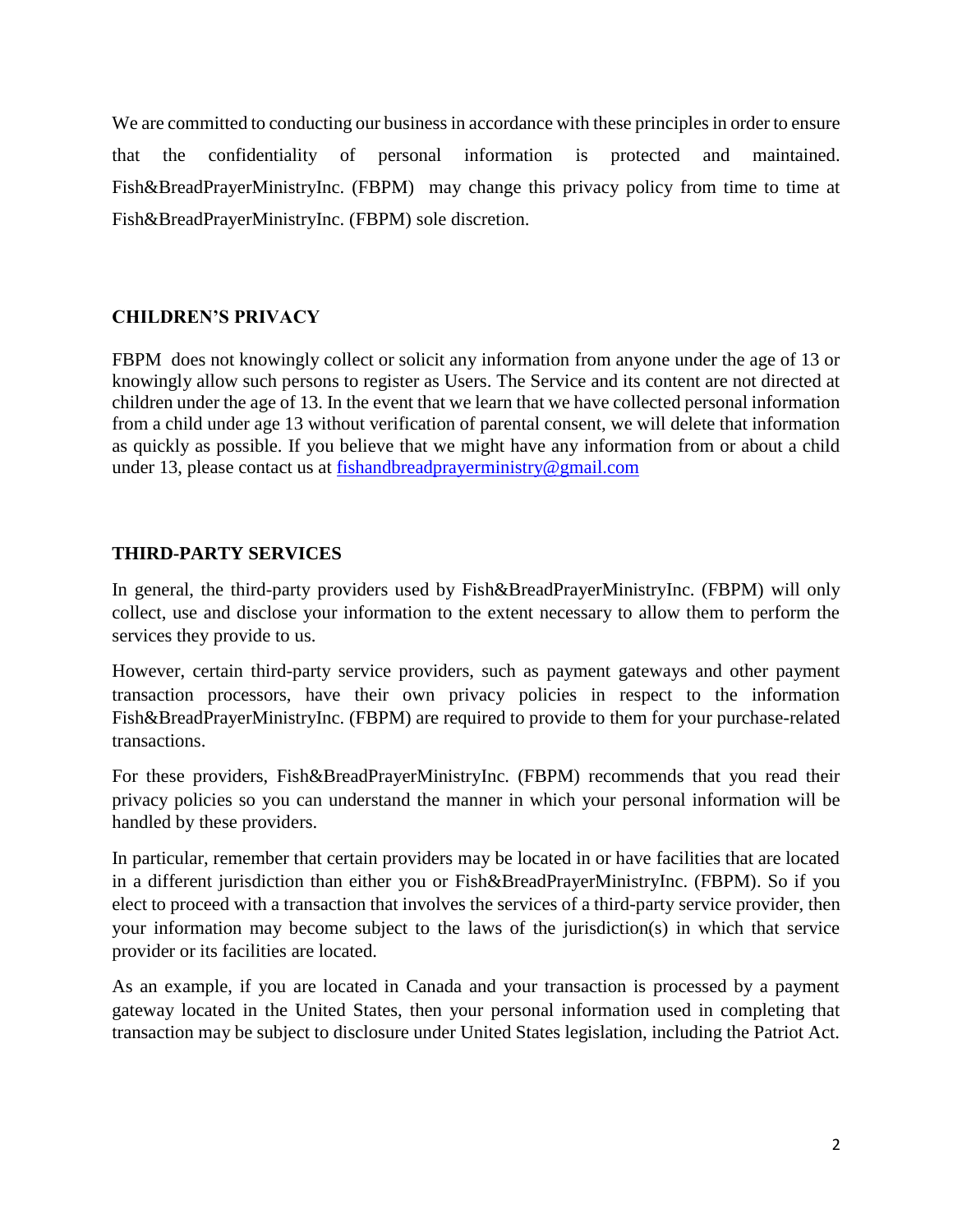Once you leave Fish&BreadPrayerMinistryInc. (FBPM) store's website or are redirected to a thirdparty website or application, you are no longer governed by People Fish&BreadPrayerMinistryInc. (FBPM) Privacy Policy or Fish&BreadPrayerMinistryInc. (FBPM) website's Terms of Service.

#### **ANALYTICS INFORMATION:**

We may directly collect analytics data, or use third-party analytics tools and services, to help us measure traffic and usage trends for the Service. These tools collect information sent by your browser or mobile device, including the pages you visit and other information that assists us in improving the Service. We collect and use this analytics information in aggregate form such that it cannot reasonably be manipulated to identify any particular individual user.

## **PAYMENTS:**

If you choose a direct payment gateway to complete your purchase, then Fish&BreadPrayerMinistryInc. (FBPM) stores your credit card data. It is encrypted through the Payment Card Industry Data Security Standard (PCI-DSS). Your purchase transaction data is stored only as long as is necessary to complete your purchase transaction. After that is complete, your purchase transaction information is deleted.

All direct payment gateways adhere to the standards set by PCI-DSS as managed by the PCI Security Standards Council, which is a joint effort of brands like Visa, MasterCard, American Express and Discover.

PCI-DSS requirements help ensure the secure handling of credit card information by Fish&BreadPrayerMinistryInc. (FBPM) store and its service providers.

#### **LINKS:**

When you click on links on our store, they may direct you away from our site. We are not responsible for the privacy practices of other sites and encourage you to read their privacy statements.

## **CHANGES TO THIS PRIVACY POLICY:**

We reserve the right to modify this privacy policy at any time, so please review it frequently. Changes and clarifications will take effect immediately upon their posting on the website. If we make material changes to this policy, we will notify you here that it has been updated, so that you are aware of what information we collect, how we use it, and under what circumstances, if any, we use and/or disclose it.